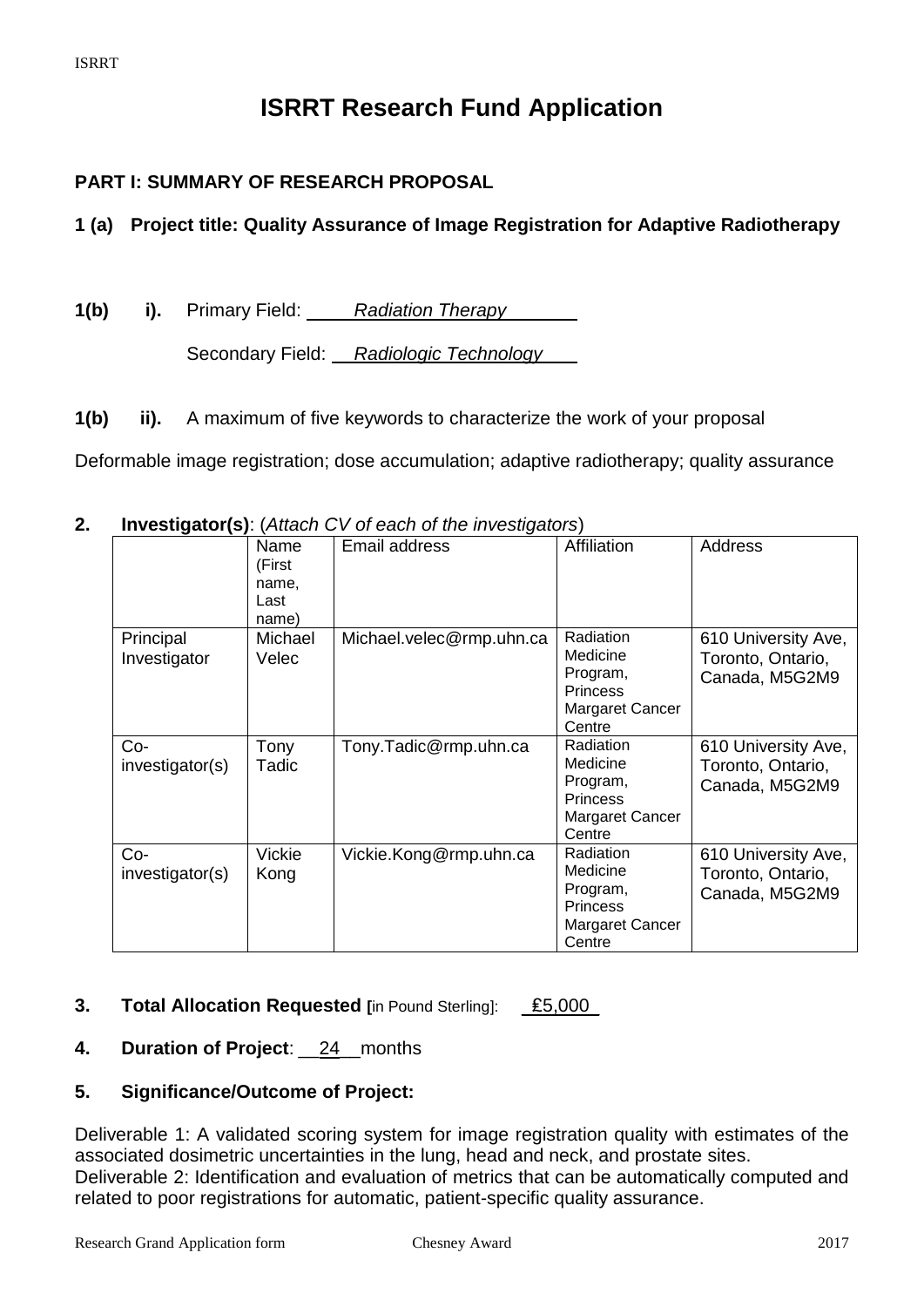#### **6. Project proposal**

i) **Abstract of research** [**limited to ½ page or 250 words**, and comprehensible to a nonspecialist]:

Adaptive radiotherapy strategies are being increasingly considered to account for unpredictable and complex patient motion occurring during image-guided delivery. Physiological motion and tissue responses from radiation may introduce uncertainties into the actual doses delivered. Deformable image registration between daily cone-beam CT and planning CT enables the impact of such motion on the doses delivered to patients to be estimated, a process termed dose reconstruction. This is a key component for adaptation, and therefore this process must be verified to ensure larger uncertainties are not introduced into treatment. Currently there is no established method to verify that the results based on deformable registration are accurate. The research proposal seeks to develop rapid and effective quality assurance methods for image registration. A preliminary scoring system has been developed for Radiation Therapists to perform simple visual assessments on routine image fusion. The first aim assesses the inter-rater reliability of the system and relates the qualitative scores to dosimetric uncertainties in treatment delivery. The second aim investigates automated methods to detect errors in the registration. Qualitative-based scores will be correlated to numerical image-based metrics that can be computed automatically and remotely. The sensitivity and specificity of a process to identify poor registrations on a patientspecific basis using the metrics identified will be evaluated. This research will enable efficient and effective quality assurance of deformable registration for dose reconstruction. This may facilitate the use of these tools by the community and enable safe implementation of adaptive radiotherapy strategies in the clinical setting.

ii) **The project objectives and long-term impact** [**maximum 1 page**]: [*State the purpose of the proposed investigation, identify the key issues and problems being addressed, and state the possible outcome of the research project in terms of its relevance, significance and value. Please list in point form where appropriate*].

Purpose: To develop and evaluate methods for Radiation Therapists to perform quality assurance of image registration and fusion procedures relating to adaptive radiotherapy.

The key issues and problems addressed:

- Errors in deformable registration and their related dosimetric errors require better understanding in order to prevent larger uncertainties from being introduced into treatment processes.
- Guidelines to perform routine verification of deformable image registration between cone-beam CT and planning CT with the intended use of dose-tracking do not yet exist despite increasing interest in adaptive radiotherapy.
- Radiation Therapists currently routinely perform verification of image registration for image-guided delivery, therefore it is reasonable to expect they will also be relied upon to perform deformable image registration verification in future adaptive techniques. Standardizing this process for Radiation Therapists will allow for evidence-based methods to be used throughout the community.
- Workload and logistics are real barriers preventing adaptive strategies that have been developed in the research setting from being implemented in the clinic. The automated quality assurance methods developed in this proposal can potentially facilitate their uptake.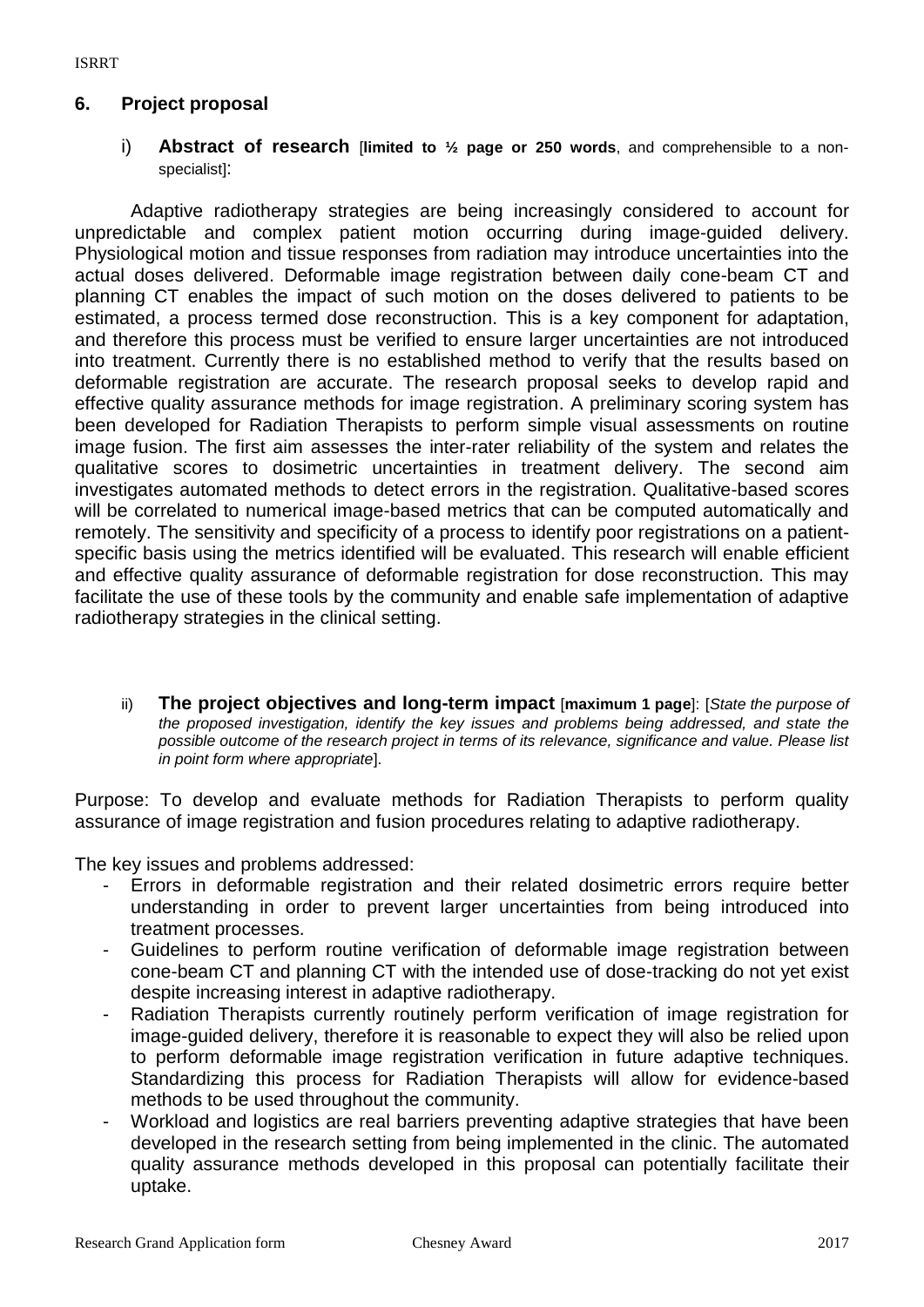#### ISRRT

Relevance and significance:

- This proposal directly relates to the ISRRT's Mission Statement by developing standards and quality assurance methods for radiation therapy.
- As adaptive radiotherapy is an emerging paradigm, evidence-based guidelines are required to ensure new treatment techniques are safely applied to patients.
- There is a unique opportunity for this Radiation Therapy-led proposal to contribute quality assurance methods to radiation medicine.

Long-term impact:

- This research proposal is not intended to develop methods that are relevant to one institution or treatment planning system, but rather develop methods that can be widely adopted and applied by other institutions.
- Because clinical adaptive radiotherapy strategies are still in their infancy, this research is timely and proactively attempts to establish safe guidelines.
- The intention of this proposal is to develop practical methods that can be applied in the clinical setting and for planned clinical trials of adaptive radiotherapy at our institution and abroad.
	- iii) **Background/literature review of related work that has been done** [*maximum 2½ pages, including references*]:

Image-guided radiotherapy has revealed the dynamic nature of patients. Complex motion such as weight loss, breathing, organ filling and tumour responses are often visualized by Radiation Therapists when daily volumetric images such as cone-beam CT (CBCT) are fused to planning CTs. These sources of motion are difficult to correct online and often prevent the reduction of planning margins in an effort to spare more normal tissues from being irradiated. There is increasing interest is developing adaptive strategies to precisely account for this motion. More personalized therapy could further enhance therapeutic ratios and improve clinical outcomes.

Deformable image registration, a relatively recent addition to the clinical environment, is often use as a tool to facilitate adaptive radiotherapy in research studies<sup>1</sup>. It can be used to automatically propagate contours defined on the initial planning CT to subsequent re-planning CTs. In another more complex application called dose reconstruction (sometimes dose accumulation, or dose tracking), it is applied to CBCT images to track anatomy and motion at the voxel level. Dose to each voxel calculated on each CBCT is then mapped back to the planning CT and summed. These summed doses are then assumed to be an improved estimate of the 'true' dose delivered to the patient as they account for the motion observed on each CBCT. Retrospective studies have shown that delivered doses measured used dose reconstruction techniques differ from the planned dose distribution in the majority of patients, and normal tissue doses can differ as much as  $40\%^2$ . The QUANTEC (Quantitative Analyses of Normal Tissue Effects in the Clinic) consortia have called for robust and accurate dose reconstruction methods to improve our limited understanding of tissue dose-response models in additional to adaptive radiotherapy paradigms<sup>3</sup>. Two studies using deformable dosimeters demonstrated that dose reconstruction has the potential for large uncertainties if not applied properly, particularly in homogenous, low-contrast image regions (i.e. those often found on  $CBCT)^{4,5}$ . Regardless, these fusion techniques are increasingly being incorporated into treatment planning systems and clinical processes, therefore, it is critical that the accuracy and behavior of these algorithms is well understood<sup>6</sup>.

Our institution is currently transitioning to a new commercial treatment planning system with deformable image registration and capabilities to perform delivered dose reconstruction<sup>7</sup>. Eventually the intention is that this will additionally serve as a platform to develop and test adaptive radiotherapy. Our clinical team has recently commissioned the geometric accuracy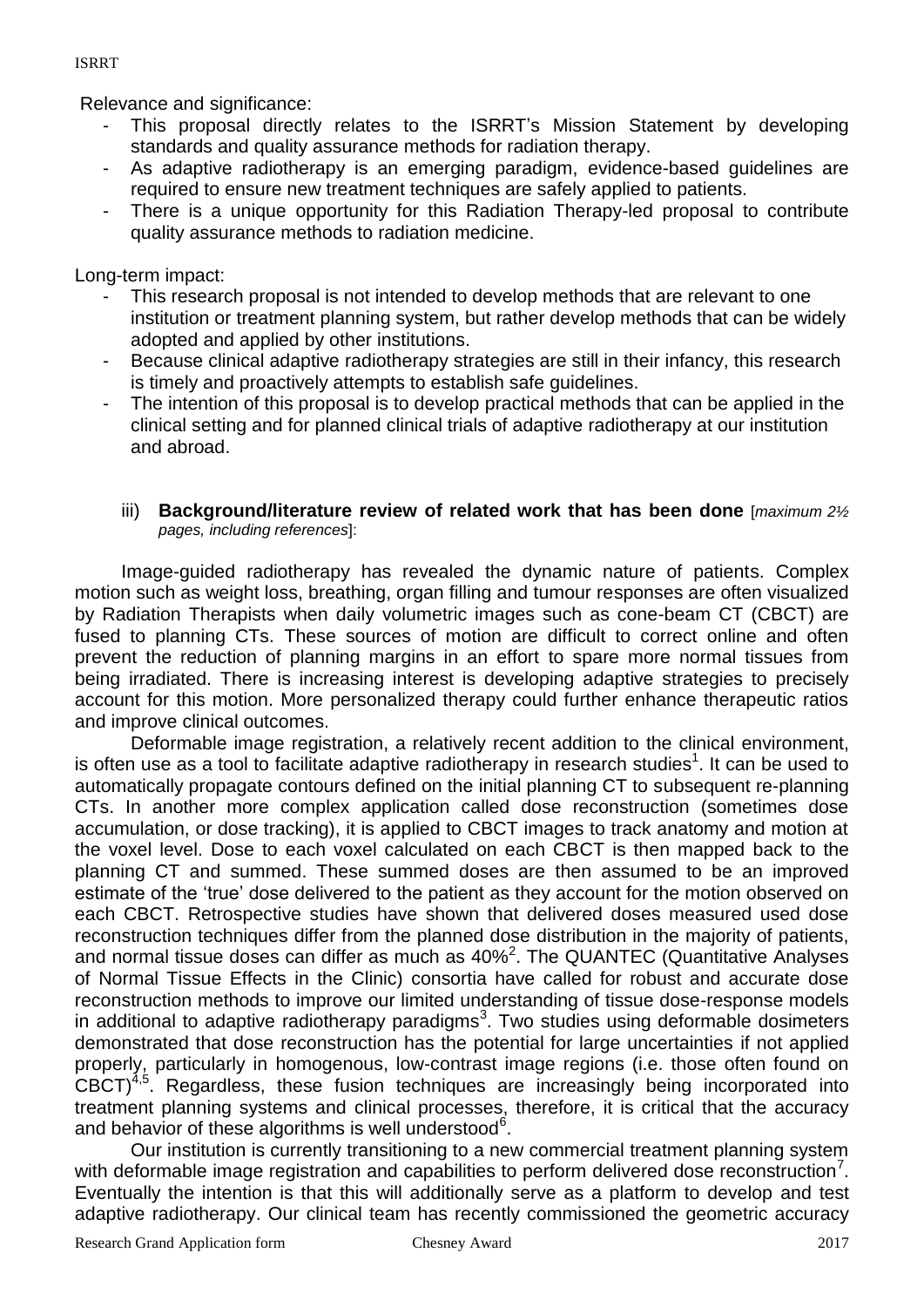of the deformable image registration algorithms according to the newly released guidelines from the American Association of Physcists in Medicine (AAPM) Task Group 132 report<sup>8</sup>. The algorithms were validated in the thorax, abdomen and pelvis using diagnostic-quality imaging (e.g. CT, MR) for over 70 patients. The use of high-quality imaging instead of CBCT enabled registration accuracy to be quantified at organ boundaries and also internally using soft-tissue landmarks away from boundaries (e.g. vessel bifurcations inside the lung and liver). The latter features are generally not visible on CBCT imaging owing to the poorer soft-tissue contrast. Overall the algorithms performed with an accuracy on the order of the typical voxel size, typically 2-3 mm both at organ boundaries and within the organ volumes, within recommended tolerances<sup>6</sup>.

For routine clinical application of CBCT-base dose reconstruction, however, such robust testing is neither practical nor feasible on a patient-specific basis. Quality assurance of image registration can be performed by visual verification to ensure that fusion performs similar to what was observed during commissioning. Radiation Therapists testing dose reconstruction in our department on a large numbers of patients have observed variable quality of image fusion between deformable image registration of CT and CBCT (Figure 1). For dose reconstruction and adaptive treatment strategies to be safe, the relationship between how the variable quality of registration affects the estimates of the delivered doses needs to be well characterized. Erroneous results from dose reconstruction (e.g. over or under estimation of the delivered doses) may trigger adaptive interventions such as replanning for patient's that do not truly need it, or miss opportunities to re-plan and improve the therapeutic ratio in others. Samavati et al demonstrated that the geometric accuracy of image fusion may have a clinically significant impact on the decision-making metrics (i.e. dosevolume histograms) during delivered dose reconstruction for over 50% of patients<sup>9</sup>. Because CBCT quality makes quantification of fusion accuracy challenging, research is needed to link visual assessment of image fusion, paralleling clinical practice for standard image-guided radiotherapy, to dose reconstruction uncertainties.



*Figure 1. Examples of CBCT deformed into the planning CT geometry. Solid lines show true organ borders defined on CT. Dashed lines show results of the deformable registration. Good results (left) means these lines overlap well. Poor results (right) used for dose reconstruction will cause errors in the delivered dose estimates.* 

There is currently a lack of evidence describing the accuracy of image fusion required for dose reconstruction beyond basic tests and tolerances for commissioning. Published guidelines from the AAPM explicit state that dose reconstruction is presently beyond of the scope of the Task Group report likely in part due to a lack of research in this area $^8$ . This gap in knowledge may limit the implementation of dose reconstruction and adaptive radiotherapy in the clinical setting. As Radiation Therapists are typically responsible for treatment planning dosimetry and performing image fusion for image-guided treatment delivery, there is a natural opportunity for Therapists to develop evidence-based guidelines on dose reconstruction for the community. This current proposal seeks to address these issues by developing and evaluating methods to enable routine quality assurance of CT to CBCT image fusion for adaptive radiotherapy.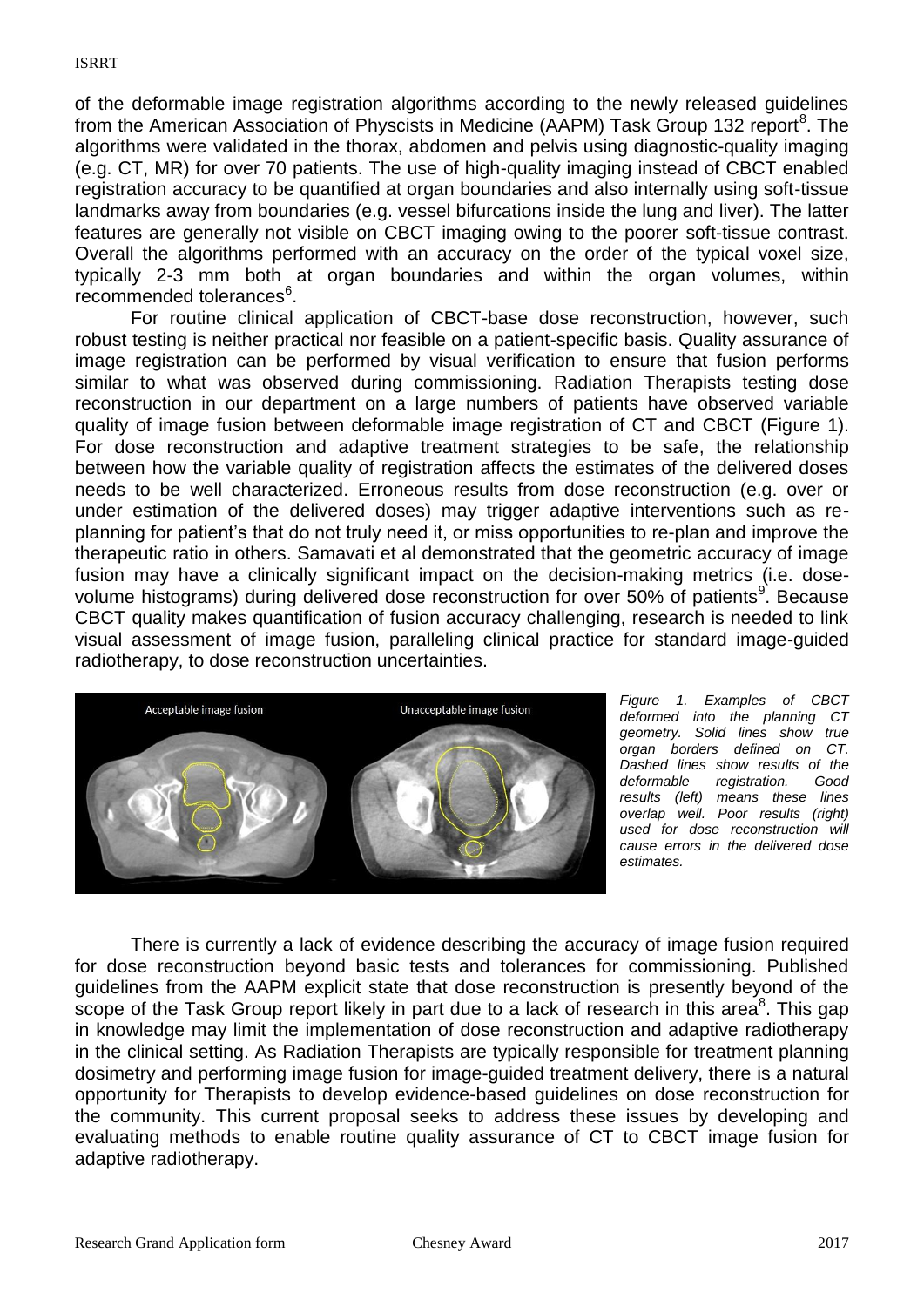# **References:**

- 1. S Thörnqvist, LB Hysing, L Tuomikoski, A Vestergaard, K Tanderup, LP Muren, BJ Heijmen. Adaptive radiotherapy strategies for pelvic tumors - a systematic review of clinical implementations. *Acta Oncol* 55(8): 943-58 (2016).
- 2. M Velec, JL Moseley, T Craig, LA Dawson, KK Brock KK. Accumulated dose in liver stereotactic body radiotherapy: positioning, breathing, and deformation effects. *Int J Radiat Oncol Biol Phys* 15;83(4): 1132-40 (2012).
- 3. DA Jaffray, PE Lindsay, KK Brock, JO Deasy, WA Tomé. Accurate accumulation of dose for improved understanding of radiation effects in normal tissue*. Int J Radiat Oncol Biol Phys* 76(3)Suppl.1, S135-S139 (2010).
- 4. T Juang, S Das, J Adamovics, R Benning, M Oldham. On the need for comprehensive validation of deformable image registration, investigated with a novel 3-dimensional deformable dosimeter. *Int J Radiat Oncol Biol Phys* 87(2): 414-21 (2013).
- 5. M Velec, T Juang, JL Moseley, M Oldham, KK Brock KK. Utility and validation of biomechanical deformable image registration in low-contrast images. *Pract Radiat Oncol.* 5(4): e401-8 (2015).
- 6. M Velec, JL Moseley, S Svensson, B Hårdemark, DA Jaffray, KK Brock. Validation of biomechanical deformable image registration in the abdomen, thorax and pelvis in a commercial radiotherapy treatment planning system. *Med Phys.* Accepted for publication (2017).
- 7. O Weistrand, S Svensson. The ANACONDA algorithm for deformable image registration in radiotherapy. *Med Phys* 42, 40-53 (2015).
- 8. KK Brock, S Mutic, TR McNutt, H Li, ML Kessler. Use of image registration and fusion algorithms and techniques in radiotherapy: Report of the AAPM Radiation Therapy Committee Task Group No. 132. *Med Phys*, In Press. doi:10.1002/mp.12256
- 9. N Samavati, M Velec, KK Brock. Effect of deformable registration uncertainty on lung SBRT dose accumulation. *Med Phys* 43: 233–240 (2016).

# iv) **Research plan and methodology** [*maximum 3 pages, including references*]:

# *Aim 1: Develop qualitative assessment method for quick image fusion verification*

Initial data will consist of existing 20 cases each for the prostate, head and neck, and lung sites, with CT-CBCT deformable image registration performed on all fractions (i.e. ≥20 fractions) in the treatment planning system (RayStation v4.7, RaySearch Laboratories)<sup>1,2</sup>. Cases for current study will be selected to include a mix of registrations with low and high magnitude of deformation and with poor and excellent image fusions (as assessed visually). Based on published recommendations for image registration<sup>3</sup>, we developed an initial scoring system to perform visual qualitative assessment of the image fusions intended to be used for dose accumulation (Table 1). Increasing uncertainty levels (ordinal, non-dichotomous) are scored based on the degree of visual misalignment of anatomical borders for relevant normal tissues and/or tumors if visible on CBCT.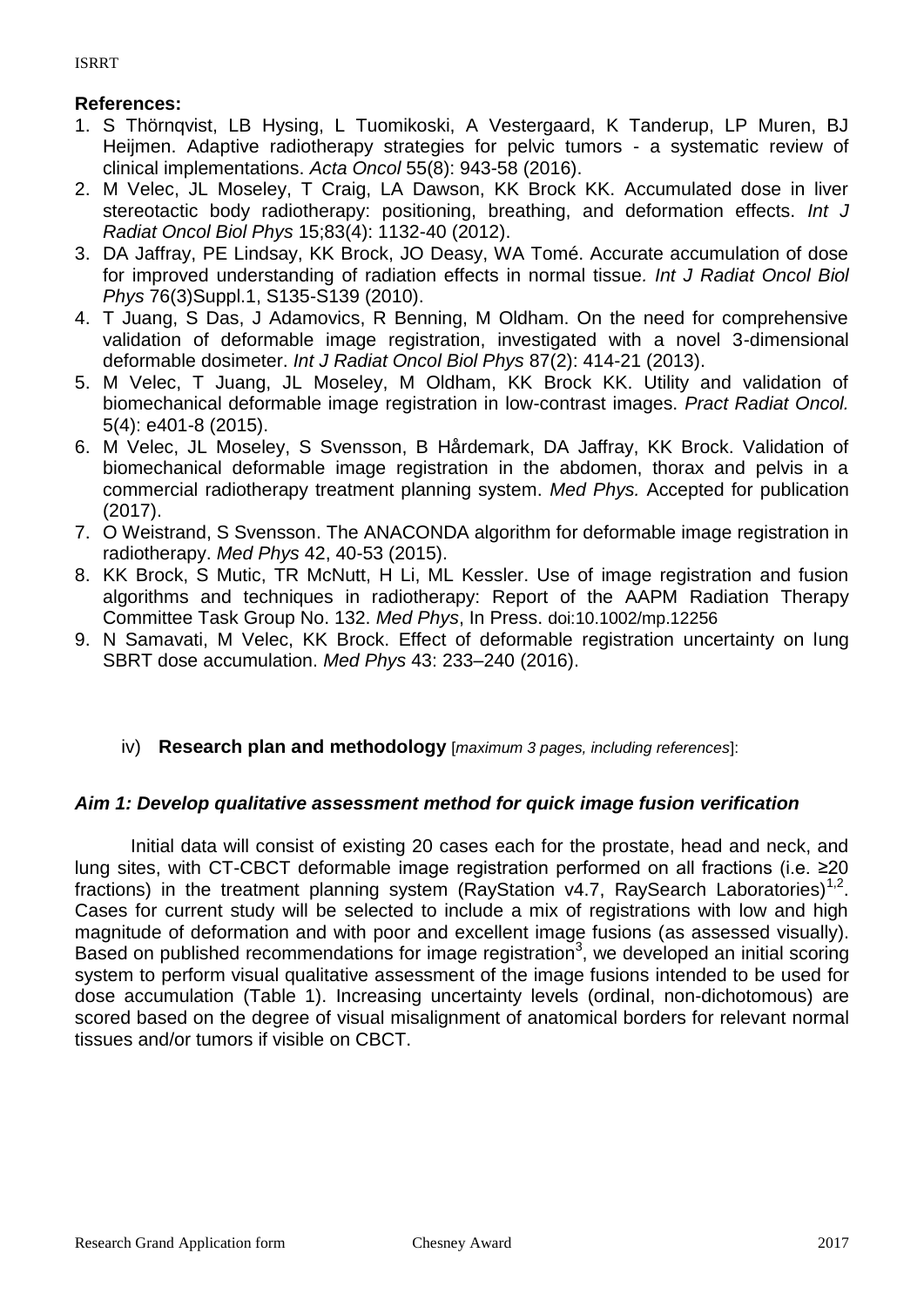| <b>Score</b> | Visual Assessment (to be refined in study)                                                                                                                                             | Dosimetric Impact (to be quantified in study)                                                                                                                                                        |  |  |  |
|--------------|----------------------------------------------------------------------------------------------------------------------------------------------------------------------------------------|------------------------------------------------------------------------------------------------------------------------------------------------------------------------------------------------------|--|--|--|
| n            | All anatomy aligned within 2 mm                                                                                                                                                        | Useful for dose accumulation everywhere<br>Dose uncertainty within expected variations                                                                                                               |  |  |  |
|              | Specific structures (e.g. controlling structures or<br>high-contrast anatomy) for cumulative tracking<br>aligned within 2 mm<br>Moderate misalignment (2-5 mm) elsewhere<br>$\bullet$  | Useful for dose accumulation and evaluation<br>$\bullet$<br>of structures for tracking<br>Dose uncertainty to evaluation structures are<br>within expected variations                                |  |  |  |
|              | Specific structures for tracking aligned within 5 mm<br>Moderate misalignment (> 5 mm) of controlling<br>ROIs or high-contrast anatomy<br>Gross misalignment (> 5 mm) of other anatomy | Unusually large uncertainty in accumulated<br>$\bullet$<br>doses should be expected and reported<br>Mapped contours for grossly misaligned<br>structures are erroneous without manual<br>corrections |  |  |  |
|              | Gross misalignment (> 5 mm) of specific structures<br>(e.g. controlling structures or high-contrast<br>anatomy) for dose evaluation structures<br>Unrealistic internal deformations    | Not suitable for dose accumulation<br>$\bullet$<br>Mapped contours for grossly misaligned<br>$\bullet$<br>structures are erroneous without manual<br>corrections                                     |  |  |  |

To evaluate the scoring system we will assess:

**i) Inter-rater Reliability:** Three observers (2 Radiation Therapists, 1 Medical Physicist) experienced in each anatomic site will score 10 cases (1 CT-CBCT fusion/case) for each anatomic site. Agreement between the raters will be assessed by means of the Fleiss kappa statistic. If the agreement is below fair (i.e. κ < 0.40) the observers will collectively review the descriptors in the scoring system and modify the definitions based on consensus, followed by another rater agreement test to confirm improved reliability. Results will be further confirmed by applying the scoring system to the remaining 10 cases as a validation cohort, and the full dataset on 3 new observers (2 Radiation Therapists, 1 Medical Physicist), for a total of 6 observers.

**ii) Relationship to Dosimetric Uncertainty:** The site-specific dosimetric impact of the quality of the image fusion on delivered dose reconstruction will be estimated. Radiation Therapists will score the fusions for all fractions for all 20 cases in each anatomic site. If <5 registrations exist per score additional patient data will be added. For each anatomic site, 20 image fusions for each of the 4 scores (each representing 1 treatment fraction) will be randomly selected and the dosimetric uncertainty will be quantified (80 measurement in total) as follows. Normal tissue contours from the planning CT will be propagated to the CBCT using the deformable image registration underlying the image fusion. Expert manual contours from experienced Radiation Therapists (assumed to represent the 'ground truth') will also be generated for the same structures directly on the CBCT. Differences between these contours represent the error in the underlying deformable registration. The delivered doses will be calculated on the CBCTs using existing functions in the planning system and relevant dosevolume histogram (DVH) metrics for the normal tissues will be computed. Mean, standard deviation, and range of the differences between DVH metrics based on manual versus propagated contours will be computed and represent the 'Dosimetric Impact' (Table 1). The strength and direction of association between the Visual Assessment Score and Dosimetric Impact will be graphed and quantified using Spearman's rank correlation coefficient (ρ). A positive and significant correlation (*P*<0.5) would indicate the visual scoring system may be useful for prospective image fusion quality assurance for dose reconstruction.

*Deliverable of Aim 1: Validated scoring system with estimates of the associated dosimetric uncertainties in the lung, head and neck, and prostate sites.* 

# *Aim 2: Investigate techniques for automated quality assurance of image fusion*

An in-house software platform (*MIRA*) has been developed, that integrates with the treatment planning system (RayStation) to automatically calculate and extract various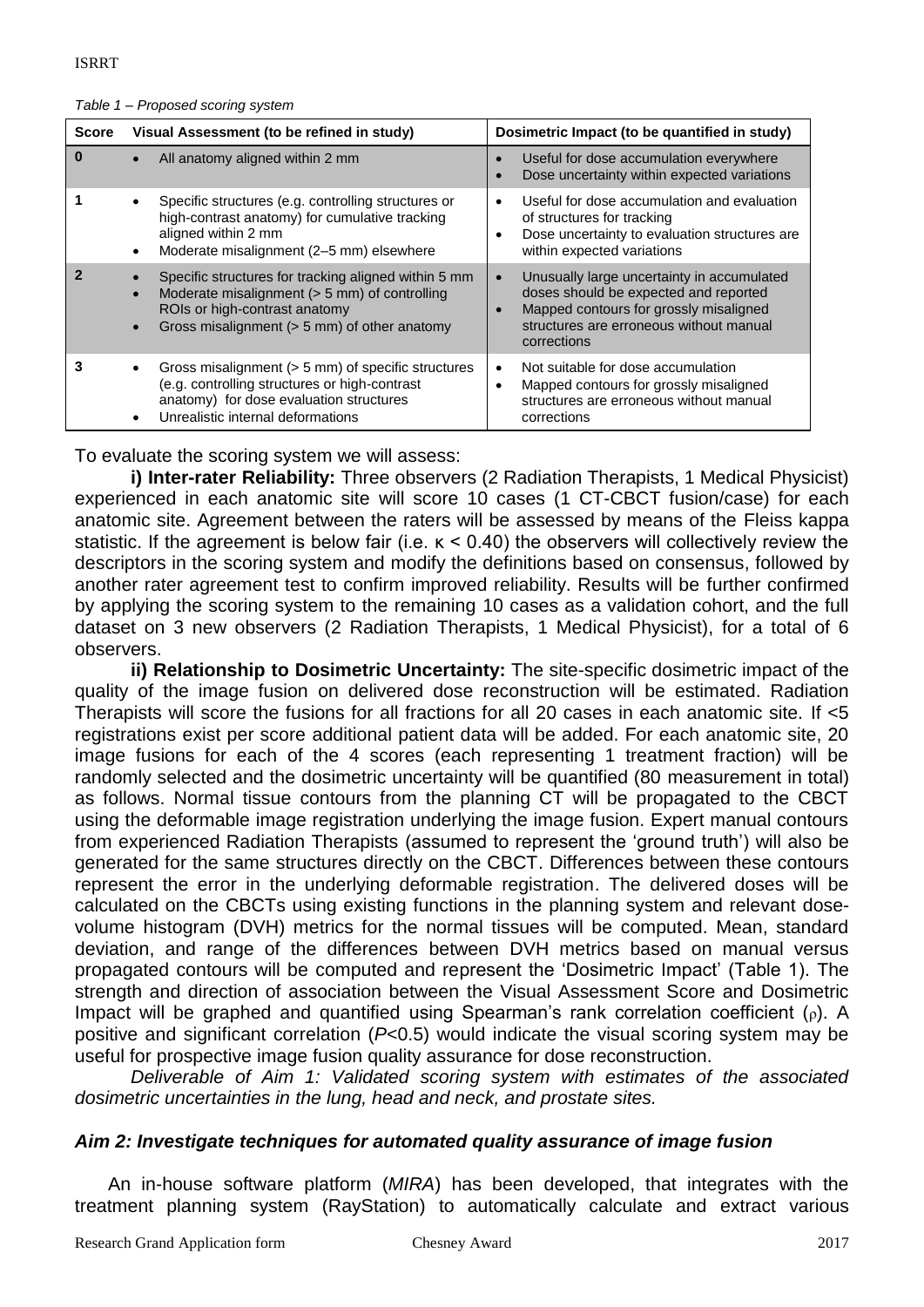quantitative metrics relating to each CT-CBCT image registration available per patient. These metrics (e.g. change in volume for a specific organ, image similarity metrics etc.) can be reviewed using the web-based *MIRA* dashboard to visualize how they vary over the patient's treatment course (Fig 2). In practice, for metrics that relate to the quality of the image registrations, a large fluctuation in the metric value may indicate that a specific registration requires further investigation or intervention by a Radiation Therapist. The metrics investigated will be calculated on a region-specific basis (e.g. relevant normal tissues, volume encompassing the 95% isodose etc.) and will include:

- Image similarity metrics: correlation coefficient, mutual information
- Structure volume changes (e.g, lungs, bladder, tumors etc.)
- Descriptive statistics of the magnitude of the underlying deformation map (mean, standard deviation, 95th percentile, etc.)



Fig 2: Example of a 'Shewhart' control chart generated by MIRA showing the correlation coefficient (CC) image similarity metric calculated and plotted for each fraction (mean = black line). Generally, CC is higher when CT-CBCT fusion has higher visual agreement. Statistically speaking, values exceeding the upper/lower natural process control limits (green/orange lines) indicate unexpected or unusual variation in the CC metric for this specific patient's image. The large spike at fraction 21, may represent a particularly poor image registration that would generate an erroneous result for dose reconstruction.

Image fusions for all fractions for 60 patients (20 per anatomic site) will be scored using the methods established in Aim 1. Metrics described above will be automatically calculated in RayStation and extracted by *MIRA*, and these will be correlated to the qualitative scores and dose uncertainties calculated in Aim 1 (Table 1). Spearman's coefficient (ρ) will be calculated to aid in evaluation of the candidate metrics. If a relationship can be identified, these metrics can potentially be used as an automated technique to perform quality assurance without the requirement for manual qualitative assessment in future patients. This would streamline dose reconstruction processes.

Using a technique termed statistical process control (SPC), *MIRA* calculates patientspecific control limits for each metric, to automatically indicate treatment fractions when unusual (i.e. out-of-control) values are encountered. Out-of-control signals for these metrics will be investigated for their relationship to changes in the qualitative scoring system. For example, if the registration worsens (e.g. a score of 3) for a patient from their baseline (i.e fraction 1, score of 1) SPC would be used to flag that fraction's registration. The sensitivity (true positive rate) and specificity (true negative rate) of fluctuations in the above metrics to detect poor registrations will be computed and compared. Metrics with the highest performance to detect poor registration may be used prospectively for automated quality assurance of image fusion.

*Deliverable of Aim 2: Identify metrics that can be automatically computed and related to poor registrations for automatic, patient-specific quality assurance*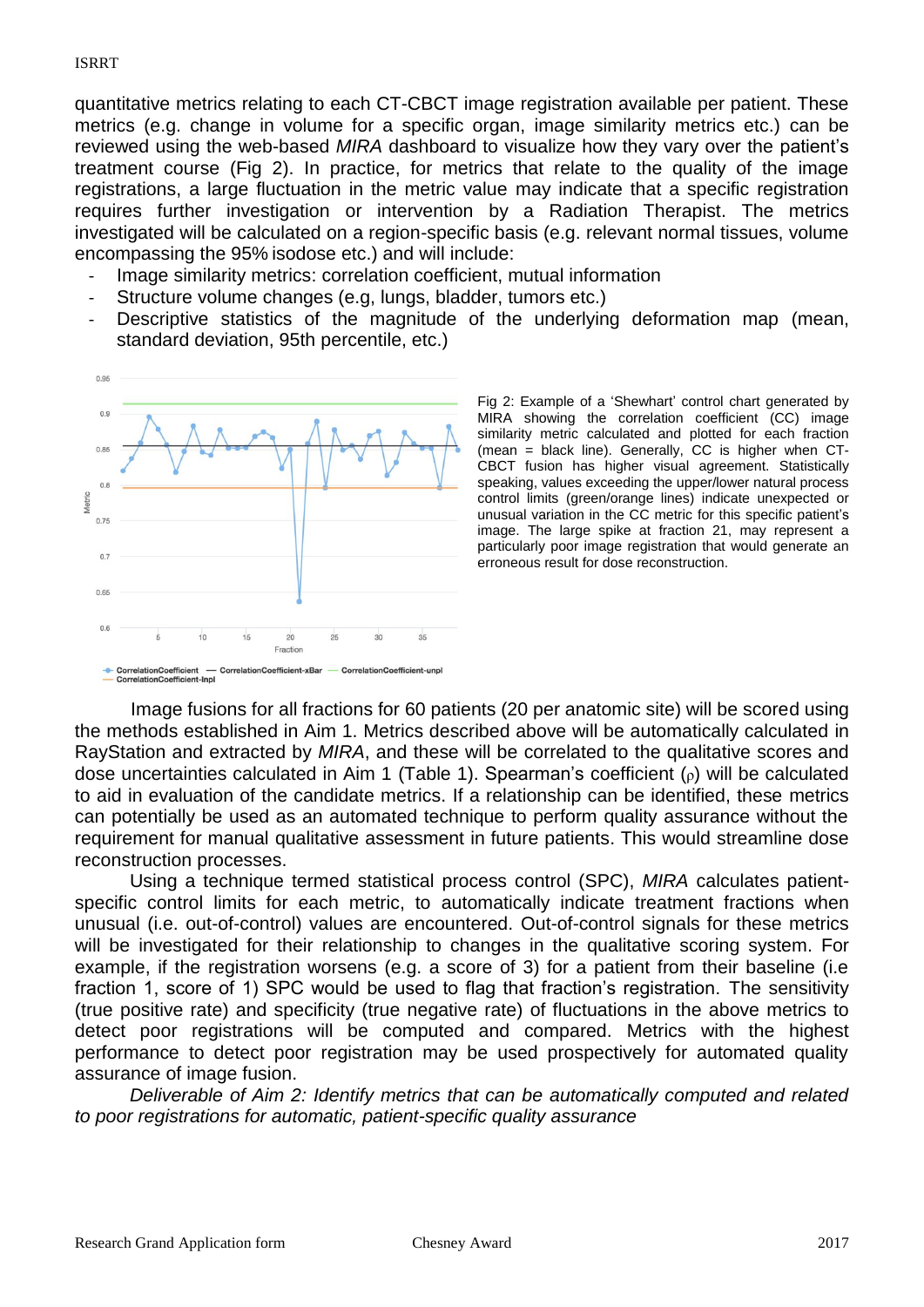# **References:**

ISRRT

- 10.KK Brock, S Mutic, TR McNutt, H Li, ML Kessler. Use of image registration and fusion algorithms and techniques in radiotherapy: Report of the AAPM Radiation Therapy Committee Task Group No. 132. *Med Phys*, In Press. doi:10.1002/mp.12256
- 11.O Weistrand, S Svensson. The ANACONDA algorithm for deformable image registration in radiotherapy. *Med Phys* 42, 40-53 (2015).
- 12.M Velec, JL Moseley, S Svensson, B Hårdemark, DA Jaffray, KK Brock. Validation of biomechanical deformable image registration in the abdomen, thorax and pelvis in a commercial radiotherapy treatment planning system. *Med Phys.* Accepted for publication Author Manuscript.
	- v) **Working schedule** [Describe what will be done under "tasks" and shade the boxes to indicate when the task will be done]

| Tasks                                | Year 1            |                 |                 | Year <sub>2</sub> |                 |                 |                 |                 |
|--------------------------------------|-------------------|-----------------|-----------------|-------------------|-----------------|-----------------|-----------------|-----------------|
|                                      | $\overline{A}$ St | 2 <sup>na</sup> | $3^{\text{rd}}$ | 4 <sup>th</sup>   | 1 <sup>st</sup> | 2 <sup>nd</sup> | $3^{\text{rd}}$ | 4 <sup>th</sup> |
|                                      | Quarter           | Quarter         | Quarter         | Quarter           | Quarter         | Quarter         | Quarter         | Quarter         |
|                                      |                   |                 |                 |                   |                 |                 |                 |                 |
| Aim 1: Inter-rater reliability study |                   |                 |                 |                   |                 |                 |                 |                 |
| Aim 1: Refine scoring system         |                   |                 |                 |                   |                 |                 |                 |                 |
| Aim 1: Validate scoring system       |                   |                 |                 |                   |                 |                 |                 |                 |
| Aim 1: Contouring on CBCT            |                   |                 |                 |                   |                 |                 |                 |                 |
| Aim 1: Relate scoring to doses       |                   |                 |                 |                   |                 |                 |                 |                 |
| Aim 2: Perform scoring QA            |                   |                 |                 |                   |                 |                 |                 |                 |
| Aim 2: Extract metrics for MIRA      |                   |                 |                 |                   |                 |                 |                 |                 |
| Aim 2: Relate metrics to scores      |                   |                 |                 |                   |                 |                 |                 |                 |
| Aim 2: SPC analysis                  |                   |                 |                 |                   |                 |                 |                 |                 |

# **7. i) Allocation requested:**

# **Total cost of project:**

- **Description of items**
- 
- (b) Equipment
- (c) General expenses *0*
- (d) Conference (Max. ₤600) *600*

# **ii) Justifications for allocation**

\*Allocation estimates are based on  $£1 = $1.77$  (Canadian dollars, CAD)

Staff items describe the rate of a Research Associate to support the project by performing portions of the data collection and analyses. The Research Associate is a technical specialist in with expertise deformation image-registration analysis, coding and statistical analysis. The

|     | <b>Description of items</b> | £          |
|-----|-----------------------------|------------|
| (a) | Staff*                      | 4400       |
|     |                             |            |
| (b) | Equipment                   |            |
|     |                             |            |
| (c) | General expenses            |            |
|     |                             |            |
| (d) | Conference (Max. £600)      | 600        |
|     |                             |            |
|     | Total amount requested :    | £<br>5,000 |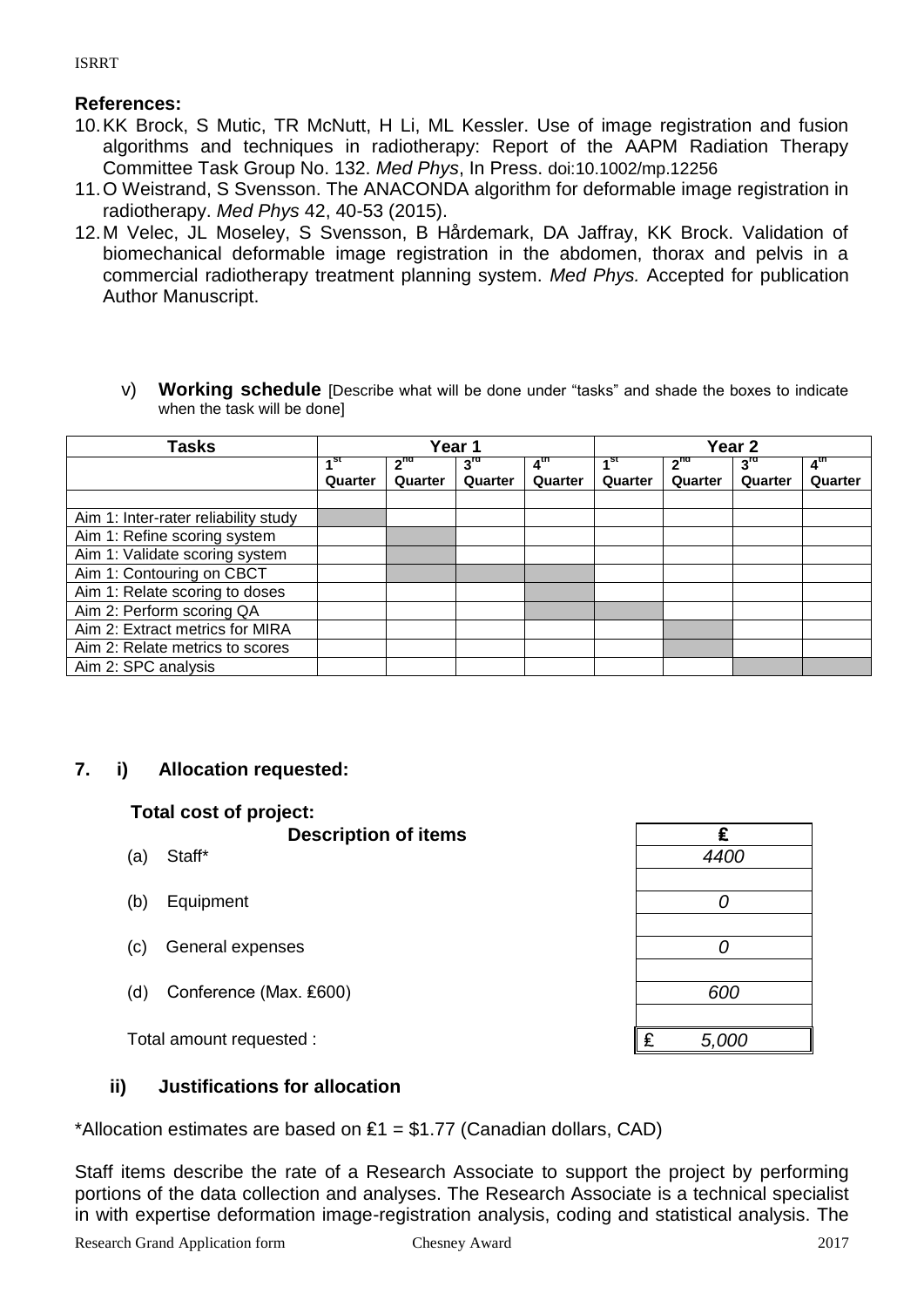ISRRT

institution-defined cost is ₤24/hr (inclusive of the hourly rate and benefit costs). This funding enables approximately 25 weeks of support at 0.2 full-time equivalent (FTE). The remaining activities required for this proposal are contributed by the study investigators (not funded by this application).

All other required equipment and general expenses, including computers and software licenses, already exists at the institution for this project.

- **8. Supporting documents** [*List documents submitted in support of this application e.g. support letter for research from institution, ethics approval from Institute Review Board etc*.]
	- Support letter from institution
	- Approval from Research Ethics Board for retrospective data access (patient consent not required)
- **9. Research ethics/safety approval**: [*The primary responsibility of seeking the relevant approval rests with the PI. If human subjects are involved in the research, the respective subject consent form together with the information sheet for subjects should be attached with this proposal*.]

*Please check the appropriate boxes to confirm if approval for the respective ethics and/or safety issues is required.*

|                       | Approval<br>not required | Approval<br>obtained | Approval<br>being sought |
|-----------------------|--------------------------|----------------------|--------------------------|
| Human research ethics |                          | ⊽                    |                          |

(ii) Ionizing radiation safety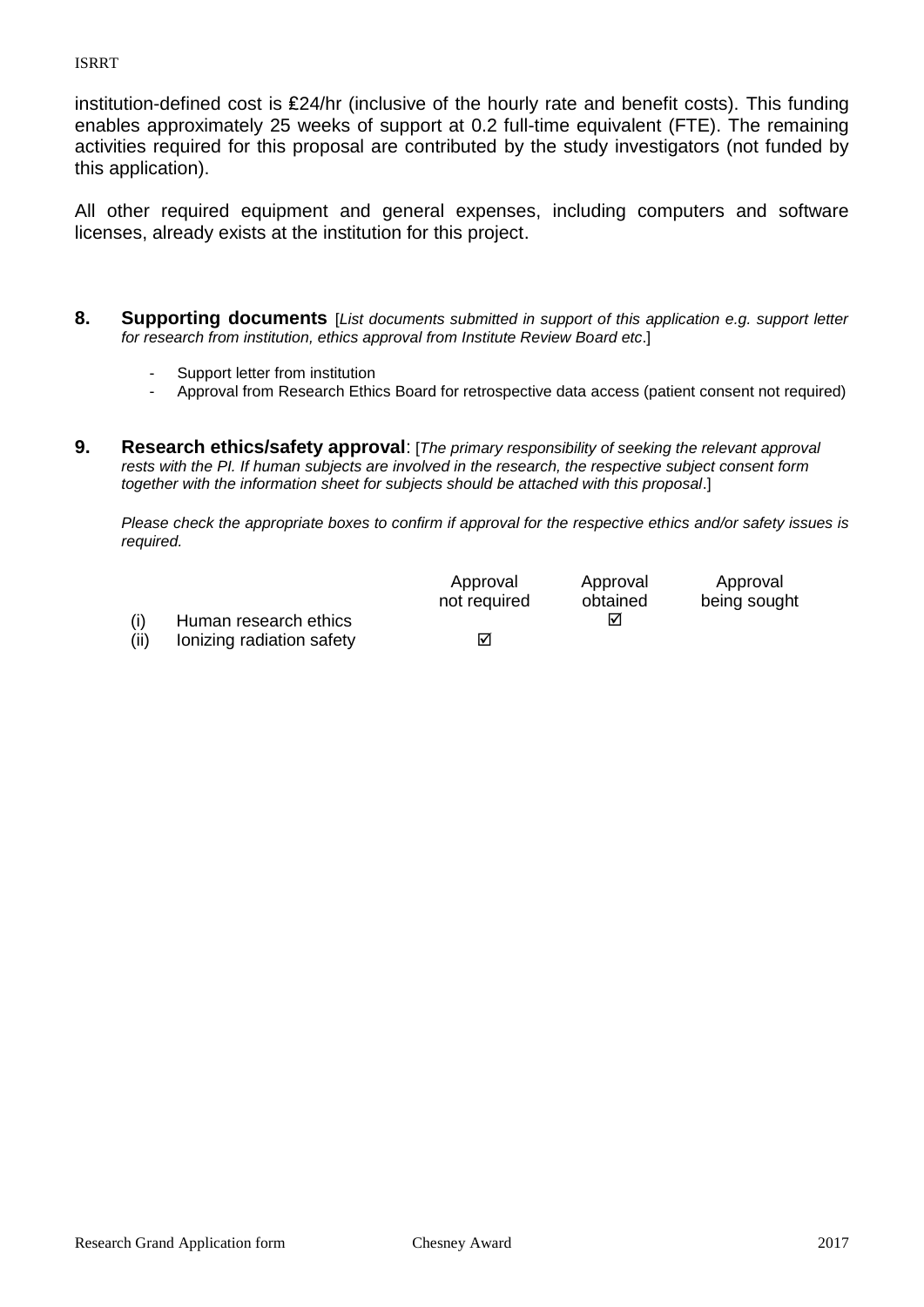ISRRT

- **10. Declaration** [*Please check the appropriate boxes below and sign the form before submission*.]
	- $\boxtimes$  I declare that I have not received grant totaling to more than £20,000 in the past 12 months as a principal investigator.
	- $\boxtimes$  I confirm that none of the investigators are agents of for-profit, commercial company.
	- ⊠ I confirm that I have been a member of \_the Canadian Association of Medical Radiation Technologists (CAMRT) (name of national radiography/radiological technology society) for not less than 2 years.

OR

 $\Box$  I confirm that I have been an associate member of the International Society of Radiographers and Radiological Technologists for at least 5 years.

|             |                   | Michael Vela.                                                |             |  |
|-------------|-------------------|--------------------------------------------------------------|-------------|--|
| Signature   |                   |                                                              |             |  |
| Name        | Michael           |                                                              | Velec       |  |
|             | (First name)      | (Middle name)                                                | (Last name) |  |
| Designation |                   | : _Radiation Therapist-Clinician Scientist                   |             |  |
| Institution |                   | : Princess Margaret Cancer Centre, University Health Network |             |  |
| Date        | : _April 30, 2017 |                                                              |             |  |

*Please submit electronically to: admin@isrrt.org*